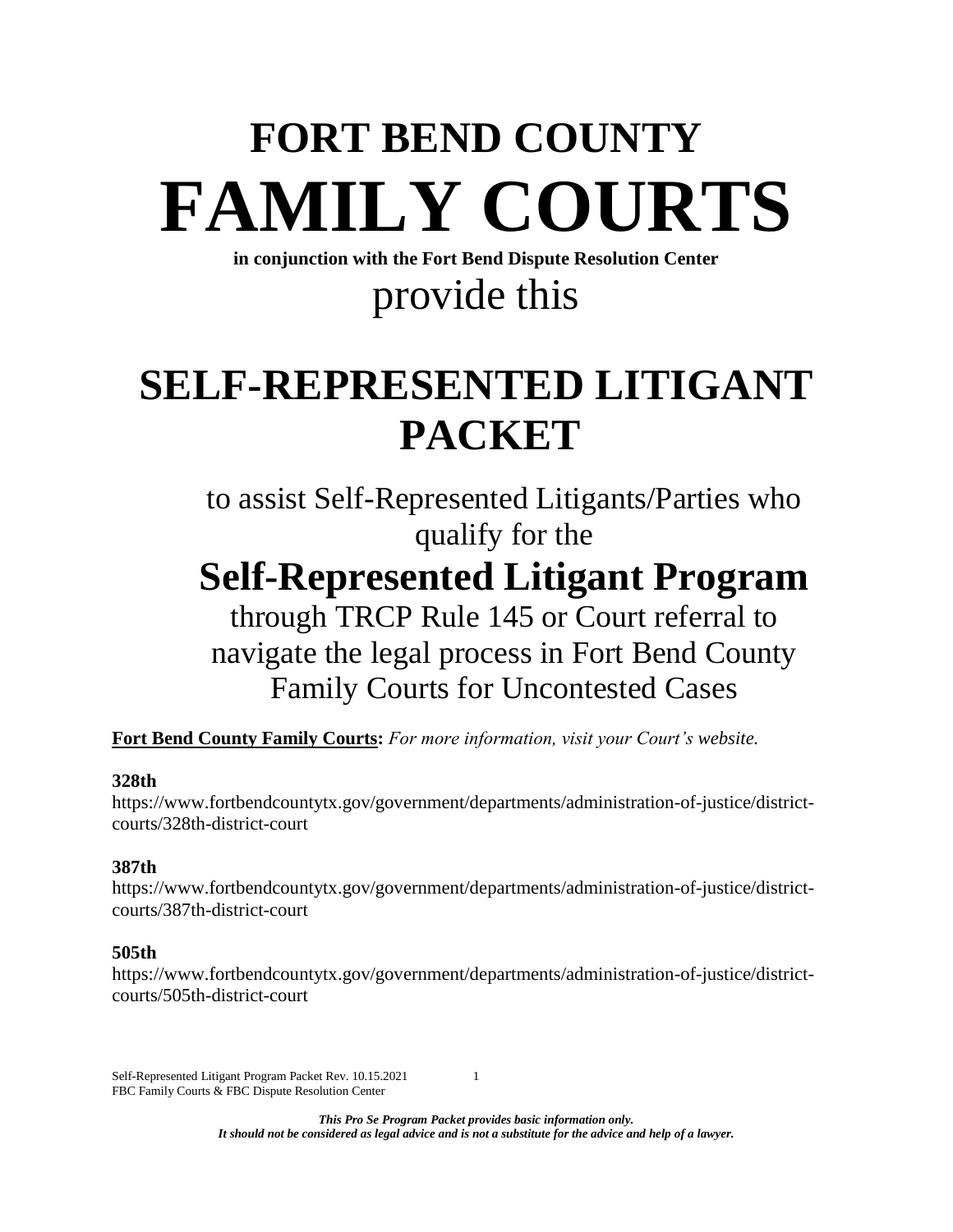#### **Basic Flowchart for Family Law Cases**



Self-Represented Litigant Program Packet Rev. 10.15.2021 2 FBC Family Courts & FBC Dispute Resolution Center

*This Pro Se Program Packet provides basic information only. It should not be considered as legal advice and is not a substitute for the advice and help of a lawyer.*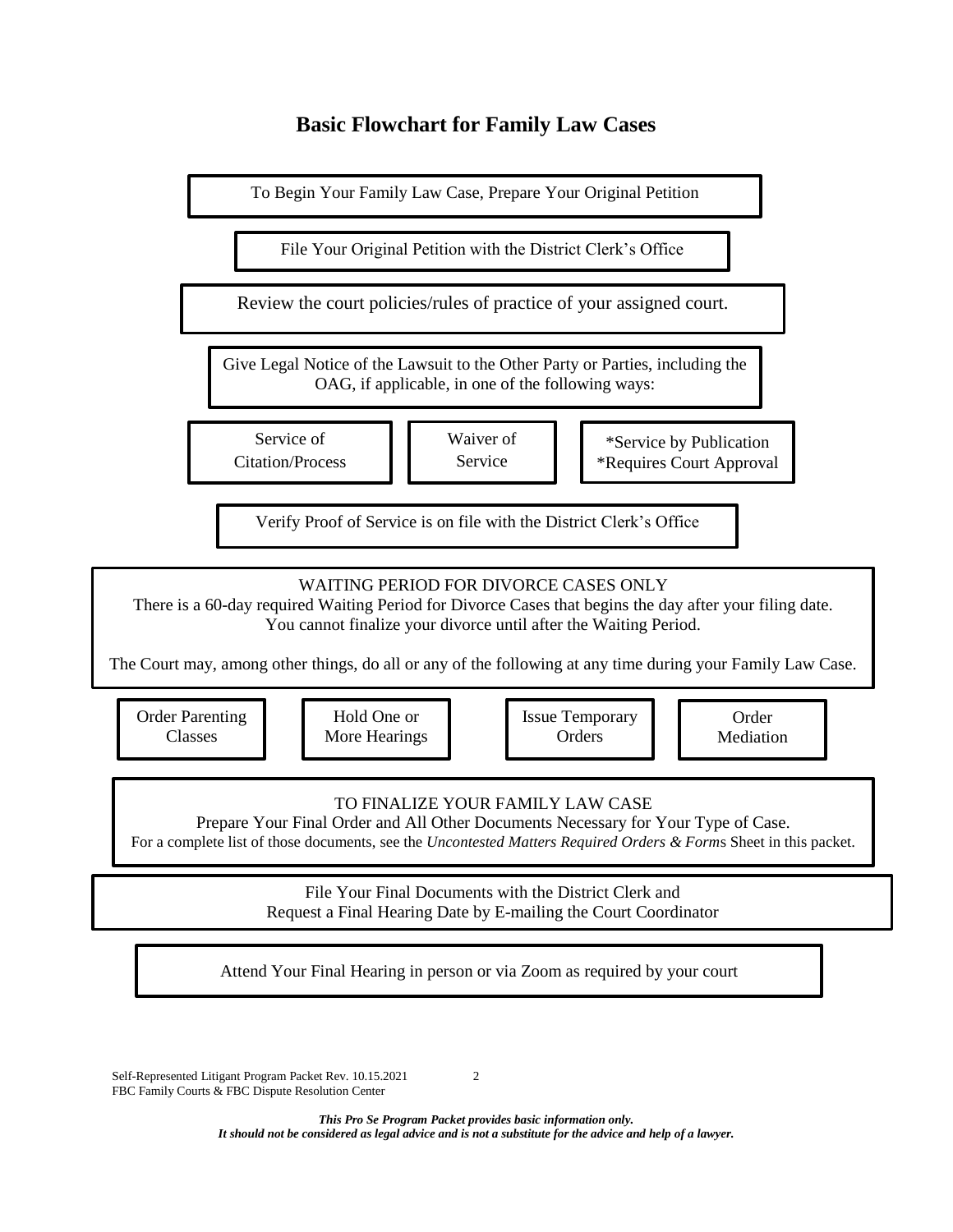#### **Basic Terms & Procedures in Family Law Cases**

- **1) Answer** Written Response to the Court by a party Served with Citation. **This does not need to be notarized.**
- 2) **BVS Form/Information on Suit Affecting the Family Relationship** Bureau of Vital Statistics Form VS-165 must be completed in each case.
- 3) **Cause Number** The number of your case that is assigned by the District Clerk upon filing of the Petition.
- 4) **Child Support** Monthly payments by a parent for the support of minor children pursuant to the provisions in the Texas Family Code §154. See the Office of the Attorney General's Child Support Calculator for additional assistance at *[https://csapps.oag.texas.gov/monthly](https://csapps.oag.texas.gov/monthly-child-support-calculator)[child-support-calculator.](https://csapps.oag.texas.gov/monthly-child-support-calculator)* Payments must be made through the Texas Child Support Disbursement Unit, PO Box 659791, San Antonio, Texas 78265-9941, 1-800-252-8014.
- 5) **Child Support Information Request Form** To be completed and sent directly to the Fort Bend County Child Support Office via email to [stephanie.sloan@fortbendcountytx.gov](mailto:stephanie.sloan@fortbendcountytx.gov) on the same day the Court signs the final order. This document is *not* filed with the District Clerk or submitted to the Court.
- 6) **Citation** Is a document separate from the Petition itself, but is attached to the Petition that was filed in the lawsuit. The Citation informs the Respondent about the deadline to file an Answer in the lawsuit, and contains language about the possibility of a default judgment if the Respondent does not to file an Answer by the deadline. The Citation is prepared and issued by the Clerk of the Court and is served on the Respondent by a Licensed Process Server or Law Enforcement Agency at the beginning of a case.
- 7) **Decree of Divorce, Judgment or Final Order** must have:
	- a) the Cause Number and the Court Number on the first page. These are provided by the District Clerk when the original Petition is filed.
	- b) the Heading or "Style" of the case on the first page.
	- c) all of the blanks completed and those sections that do not apply should be crossed out.
	- d) all of the children's issues included, i.e., Custody, Rights and Duties, Child Support, Medical and Dental Support, and Periods of Possession.
	- e) the signatures of both parties when filed, if it is an Agreed Order.
- 8) **Default** This process can finalize your lawsuit when the other party does not participate in the lawsuit during the time period required by law.
- 9) **Financial Information Statement** Lists a party's monthly income and expenses along with proof of income, i.e., the party's three most current pay stubs and two most recent Federal Tax Returns.

Self-Represented Litigant Program Packet Rev. 10.15.2021 3 FBC Family Courts & FBC Dispute Resolution Center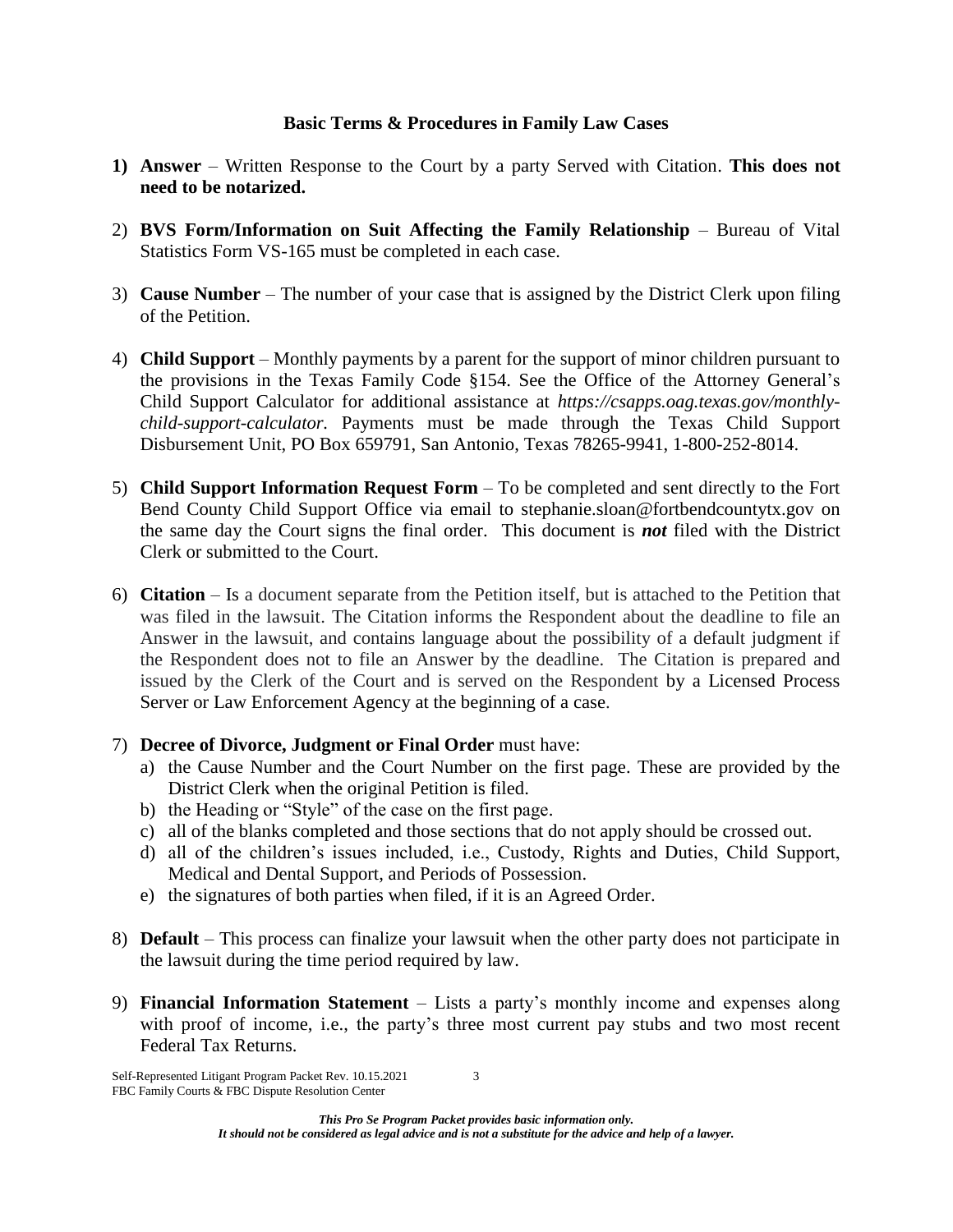- 10)**Inventory and Appraisement** Is a complete listing of the parties' assets and liabilities. This is required in a Default Divorce.
- 11) **Last Known Mailing Address** Provides the Court with the Respondent's Last Known Mailing Address. This is required in any Default.
- 12) **Marital Settlement Agreement** Is an agreement between the parties. It is *not* a Divorce Decree.
- 13) **Mediated Settlement Agreement/MSA** Is an agreement reached between the parties with the help of a neutral  $3^{rd}$  party, known as a mediator. A Mediated Settlement Agreement is a binding agreement between the parties that, once signed by the parties, cannot be revoked by either party. It is *not* a Divorce Decree.
- 14) **Medical Support Order** An Order for the monthly payments of the medical and dental insurance coverage by a parent for the healthcare of the minor children. Depending on your Court, this may appear in a Divorce Decree or Final Order instead of as a Separate Order.
- 15) **Modification** An action filed to change the terms of an existing Court Order.
- 16) **OAG/Office of the Attorney General** Must be included as a party if there is a previous Order from that office, for example, a Child Support Order, or if a child has received TANF or Medicaid.
- 17) **Obligee** Party designated to receive support payments from the other party.
- 18) **Obligor** Party designated to make support payments to the other party.
- 19) **Parenting Course Certificate** A Parenting Course is *required* in cases involving minor children. See your Court's website for the approved parenting courses.
- 20) **Paternity** this is a lawsuit filed to determine a legal biological father.
- 21) **Petition** Initial document filed to begin a lawsuit in a Family Law Case.
- 22) **Petitioner** The party who presents the initial Petition to the Court.
- 23) **Respondent** The party against whom an initial Petition is filed.
- 24) **Return of Service** Is a written statement to the Court filed by a Licensed Process Server or Law Enforcement Agency confirming the Respondent was Served with Citation.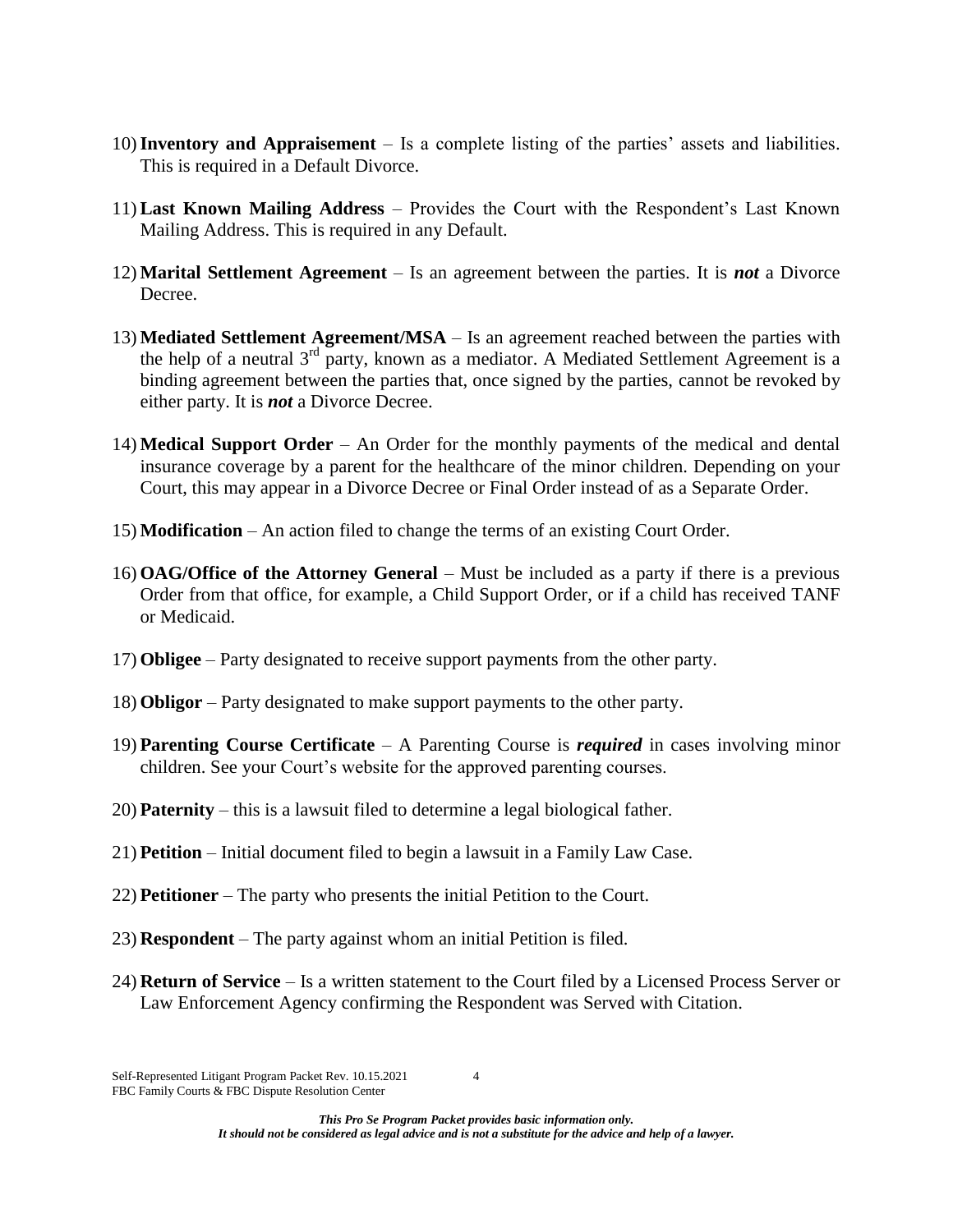25) **SAPCR/Suit Affecting the Parent-Child Relationship** – including, but no limited to:

- a) A case filed to establish the legal responsibilities of parents of children born outside of marriage.
- b) A case filed to establish the legal responsibilities of parents of children born to the marriage during separation when a Petition for Divorce has not been filed.
- c) Paternity A case filed to determine the biological father of a child.
	- i) AOP/Acknowledgement of Paternity (Used when children were born outside of marriage).
	- ii) DOP/Denial of Paternity (Used when children were born during the marriage, but are not of the marriage).
- 26) **Service/Service of Process** The Respondent is required to be Personally Served with a Citation and a copy of the Original Petition by a Licensed Process Server or by the Constable's Office which is official/legal notice that the lawsuit has been filed. (The Petitioner cannot hand-deliver these papers to the Respondent.) Service is *not* necessary if the Respondent signs and files a Waiver of Service.
- 27) **Service Members Affidavit/Non-Military Affidavit** –This informs the Court of whether or not the Respondent is a member of the military. This is required in any Default.
- 28) **Style of the Case** Identifies the parties to a lawsuit. It appears on the first page of Court documents and includes the names of the Petitioner, the Respondent, and all of the children born during the marriage, or all children involved in the case, if outside of marriage, the Court to which the case was assigned, and the Cause Number.
- 29) **Wage/Income Withholding Order** Causes Child Support and reimbursement for medical and dental insurance premiums to be withheld by the Obligor's Employer for the Obligor's Child Support and Medical Support Obligations.
	- a) Upon the request of a party, the Wage/Income Withholding Order will be issued to the Obligor's employer by the District Clerk's Office.
- 30) **Waiting Period for Divorce Cases** Final Divorce Hearings cannot be scheduled until 61 days after the filing of the Petition.
- 31) **Waiver/Waiver of Service** Written Notice to the Court from the Respondent stating the Respondent acknowledges the lawsuit, and does not want to be Served with the Citation. **Waiver must be notarized**.